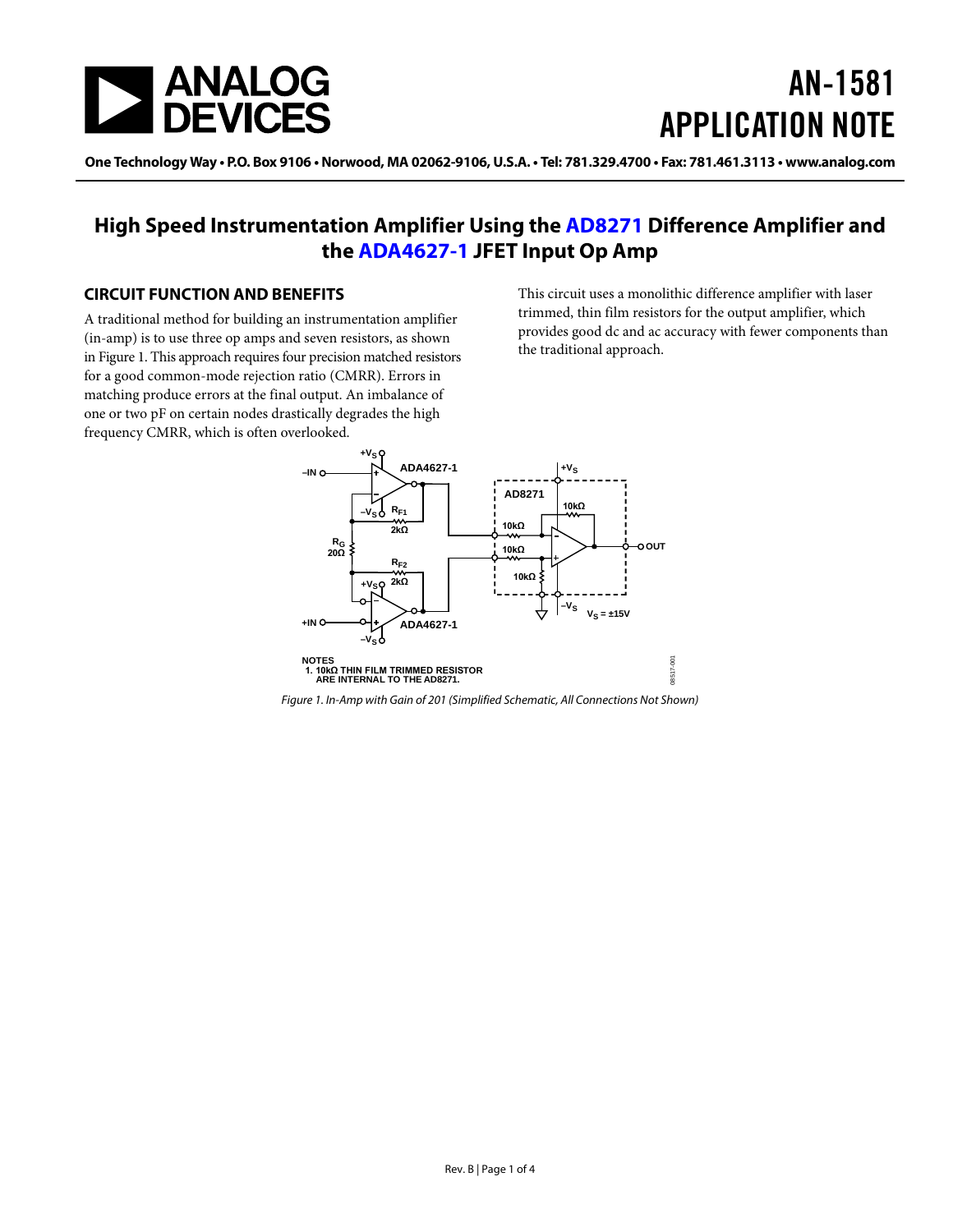# TABLE OF CONTENTS

# <span id="page-1-0"></span>**REVISION HISTORY**

#### **8/2018—Rev. A to Rev. B**

| Document Title Changed from CN0122 to AN-1581  Universal |  |
|----------------------------------------------------------|--|
| Changes to Circuit Description Section and Common        |  |
|                                                          |  |
|                                                          |  |
|                                                          |  |
| $2/2010$ —Rev. 0 to Rev. A                               |  |
|                                                          |  |

# **10/2009—Revision 0: Initial Version**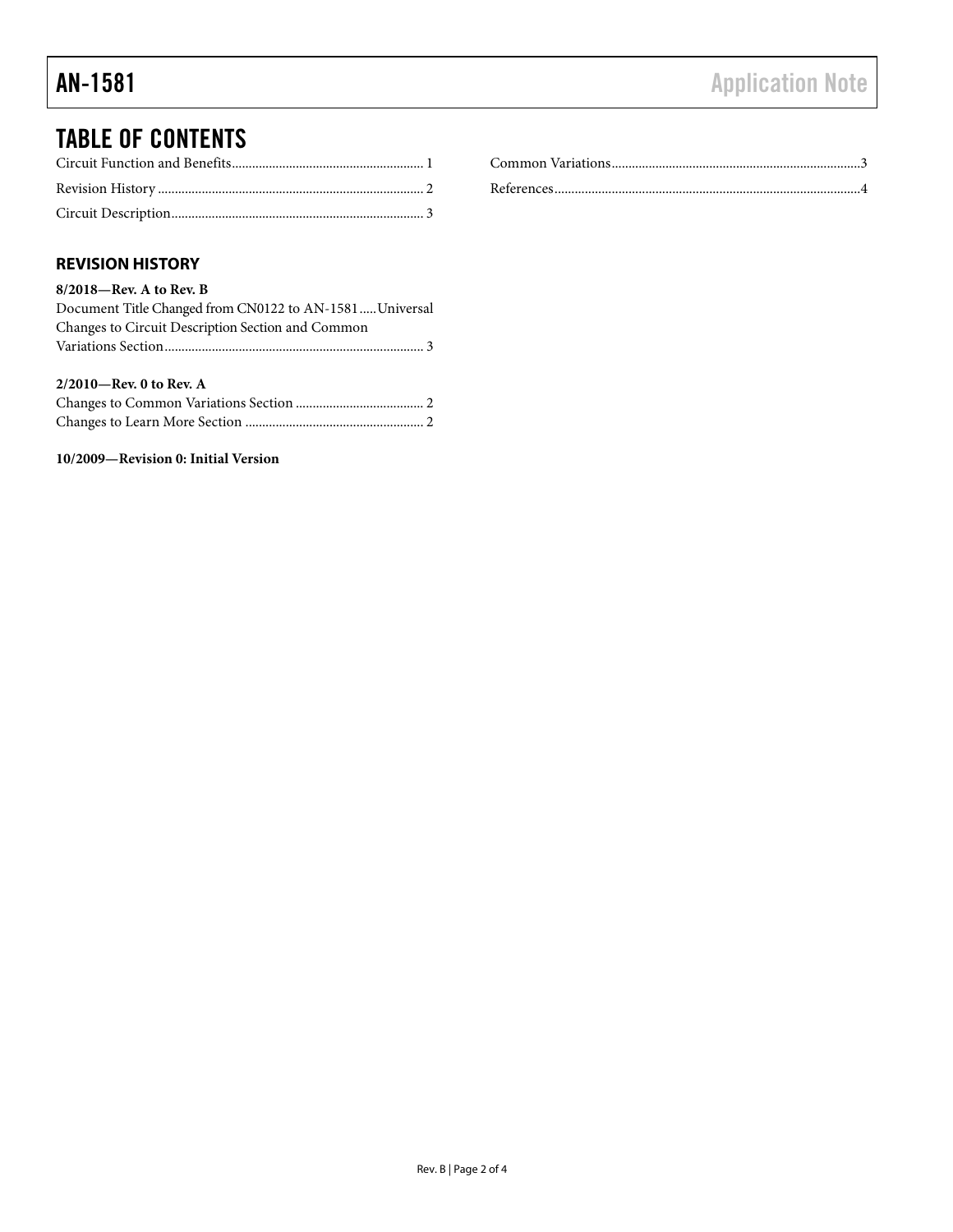# <span id="page-2-0"></span>**CIRCUIT DESCRIPTION**

This circuit utilizes the [AD8271](http://www.analog.com/AD8271?doc=AN-1581.pdf) difference amplifier and two [ADA4627-1](http://www.analog.com/ADA4627-1?doc=AN-1581.pdf) amplifiers, which have low noise, low drift, low offset, and high speed. The [ADA4627-1](http://www.analog.com/ADA4627-1?doc=AN-1581.pdf) is an ideal choice as an input stage amplifier for high impedance sources, due to the extremely low input bias current of their junction gate fieldeffect transistor (JFET) inputs.

The op amps selected for the input stage must have low offset voltage, low offset voltage drift with temperature, and good drive characteristics, which allow the use of low value resistors to minimize resistor thermal noise.

Headroom issues relating to the op amp must be considered in this circuit for proper operation.

When working with any op amp having a gain bandwidth product greater than a few MHz, careful layout and bypassing are essential. A typical decoupling network consists of a 1 µF to 10  $\mu$ F electrolytic capacitor in parallel with a 0.01  $\mu$ F to 0.1  $\mu$ F low inductance ceramic multilayer ceramic capacitor (MLCC) type.

For the lowest noise with low impedance sources only, low voltage noise is important. Th[e AD8599](http://www.analog.com/AD8599?doc=AN-1581.pdf) has lower noise, lower offset voltage drift, and lower supply current; but the input bias currents are much higher, and the bandwidth is lower than that obtained with th[e ADA4627-1.](http://www.analog.com/ADA4627-1?doc=AN-1581.pdf) The measured −3 dB points are 56.6 kHz and 87.6 kHz for the [AD8599](http://www.analog.com/AD8599?doc=AN-1581.pdf) and [ADA4627-1,](http://www.analog.com/ADA4627-1?doc=AN-1581.pdf) respectively (see [Figure 2\)](#page-2-2).



<span id="page-2-2"></span>*Figure 2. Bandwidth of Circuit Shown i[n Figure 1](#page-0-0) Comparing th[e ADA4627-1](http://www.analog.com/ADA4627-1?doc=AN-1581.pdf) to th[e AD8599](http://www.analog.com/AD8599?doc=AN-1581.pdf) as the Input Stage*

With high impedance sources, the input bias current and the input noise current of a bipolar op amp can result in errors. The bias current creates a current  $(I) \times$  impedance  $(R)$  drop, which is multiplied by the overall circuit gain. This multiplication can result in several volts of offset at the output. The input noise current is also multiplied by the source impedances, which creates an additional noise voltage. To avoid this additional voltage, use a JFET input op amp, such as th[e ADA4627-1.](http://www.analog.com/ADA4627-1?doc=AN-1581.pdf) Even though the voltage noise of the [ADA4627-1](http://www.analog.com/ADA4627-1?doc=AN-1581.pdf) is slightly higher than th[e AD8599,](http://www.analog.com/AD8599?doc=AN-1581.pdf) the current noise is significantly lower than

the [AD8599,](http://www.analog.com/AD8599?doc=AN-1581.pdf) which results in lower overall noise when the [ADA4627-1](http://www.analog.com/ADA4627-1?doc=AN-1581.pdf) is used with high impedance sources.

As shown in [Figure 3](#page-2-3) an[d Figure 4,](#page-2-4) th[e AD8599](http://www.analog.com/AD8599?doc=AN-1581.pdf) is an optimal choice with low source impedances, and th[e ADA4627-1](http://www.analog.com/ADA4627-1?doc=AN-1581.pdf) is the optimal choice with higher source impedances. There is a tradeoff: the input capacitance of JFET op amps is higher than bipolar op amps, and the resistor capacitor (RC) time constant must be considered.



<span id="page-2-3"></span>*Figure 3. Noise Spectral Density (RTO) of Circuit Shown i[n Figure 1](#page-0-0) Comparing th[e ADA4627-1](http://www.analog.com/ADA4627-1?doc=AN-1581.pdf) to th[e AD8599](http://www.analog.com/AD8599?doc=AN-1581.pdf) as the Input Stage: Low Impedance Source (0 Ω)*



<span id="page-2-4"></span>*Figure 4. Noise Spectral Density (RTO) of Circuit Shown in Figure 1 Comparing th[e ADA4627-1](http://www.analog.com/ADA4627-1?doc=AN-1581.pdf) to th[e AD8599](http://www.analog.com/AD8599?doc=AN-1581.pdf) as the Input Stage: High Impedance Source (66 kΩ)*

## <span id="page-2-1"></span>**COMMON VARIATIONS**

The [AD8271](http://www.analog.com/AD8271?doc=AN-1581.pdf) o[r AD8274](http://www.analog.com/AD8274?doc=AN-1581.pdf) can be used with a variety of op amps to optimize the overall performance with respect to supply current, signal bandwidth, temperature drift, and noise.

For the lowest possible drift over temperature, one of the auto-zero amplifiers, such as the [AD8539,](http://www.analog.com/AD8539?doc=AN-1581.pdf) can be used, but the bandwidth is reduced and wideband noise increased. Th[e AD8539](http://www.analog.com/AD8539?doc=AN-1581.pdf) is an excellent choice for bandwidths <10 Hz.